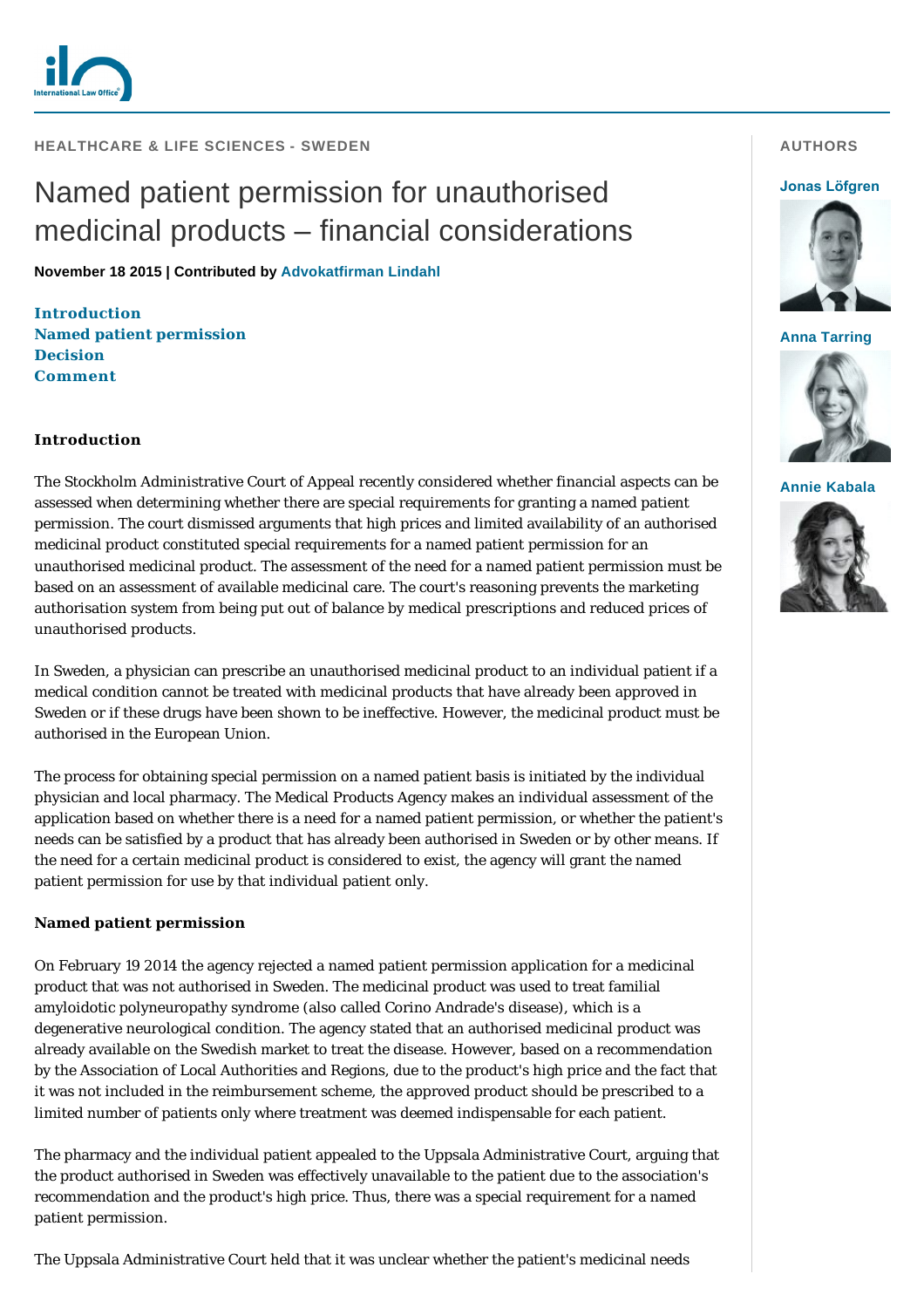could be satisfied by the product that has been approved in Sweden and referred the case back to the agency on the grounds that the patient would not receive adequate treatment if a named patient permission were not granted. This decision was also appealed, this time by the agency; the Stockholm Administrative Court of Appeal rendered its judgment on October 13 2015.

# <span id="page-1-0"></span>**Decision**

The Stockholm Administrative Court of Appeal granted the agency's appeal, declaring its initial decision correct on all accounts.

The question before the appeal court was whether there are special reasons to grant a named patient permission for an unauthorised medicinal product where an authorised medicinal product is available on the Swedish market that can satisfy the patient's medicinal needs, but the patient cannot be expected to be able to pay for it.

The appeal court began by mentioning that nothing in the Medicinal Products Act or its legal history states that the price of an authorised medicinal product should be considered when assessing whether a named patient permission should be granted. Instead, the court referred to the principle of interpretation of national legislation in conformity with EU law. The EU Medicinal Products Directive (2001/83/EC) states that an exception from the requirement that a medicinal product be authorised before it is placed on the market in a member state may be made only if there are special requirements for such an exception.

The European Court of Justice (ECJ) interpreted the term 'special requirements' under the Medicinal Products Directive in Case C-185/10, in which it held that an exception should be granted only if no equivalent authorised medicinal product is available and if it is motivated based on individual medicinal grounds. Financial considerations cannot in themselves lead to recognition of the existence of special requirements which can justify an exception to the requirement for authorisation.

In light of the ECJ judgment and Medicinal Products Directive, the appeal court held that the possibility to grant a named patient permission and thereby make an exception from the requirement for market authorisation for a medicinal product must be interpreted restrictively. An exception may be granted based only on medicinal grounds in the individual situation. Financial considerations should not form part of the assessment of whether a special requirement exists. Thus, the appeal court granted the agency's appeal and found that the agency was correct in rejecting the application.

# <span id="page-1-1"></span>**Comment**

The decision confirms that it is not possible to assess financial considerations when determining whether there are special requirements for granting a named patient permission. The appeal court's reasoning is in line with ECJ case law and establishes that only the individual patient's need for a certain medicinal product should form basis of the assessment.

Should the appeal court have made another assessment and decided to include financial considerations (eg, the price of the authorised product), it would have risked putting the marketing authorisation system out of balance. It would then be possible to circumvent the requirement that a medicinal product be authorised before it is placed on the market simply by giving it a lower price than a product which has passed the requirements for authorisation and then getting a physician to prescribe the product on a named patient basis. Instead, the court confirmed that a named patient permission for unauthorised products is an exception to the main rule intended only for situations where no authorised medicinal product is available that would fulfil the patient's need for medicinal care.

At the time of writing, it was unclear whether the judgment had been appealed.

*For further information on this topic please contact [Jonas Löfgren](http://www.internationallawoffice.com/gesr.ashx?l=7PZDXMN), [Anna Tarring](http://www.internationallawoffice.com/gesr.ashx?l=7PZDXMR) or [Annie Kabala](http://www.internationallawoffice.com/gesr.ashx?l=7PZDXMU) at Advokatfirman Lindahl KB by telephone (+46 8 527 70 800) or email (*[jonas.lofgren@lindahl.se](mailto:jonas.lofgren@lindahl.se?subject=Article%20on%20ILO), *[anna.tarring@lindahl.se](mailto:anna.tarring@lindahl.se) or [annie.kabala@lindahl.se\)](mailto:annie.kabala@lindahl.se?subject=Article%20on%20ILO). The Advokatfirman Lindahl KB website can*